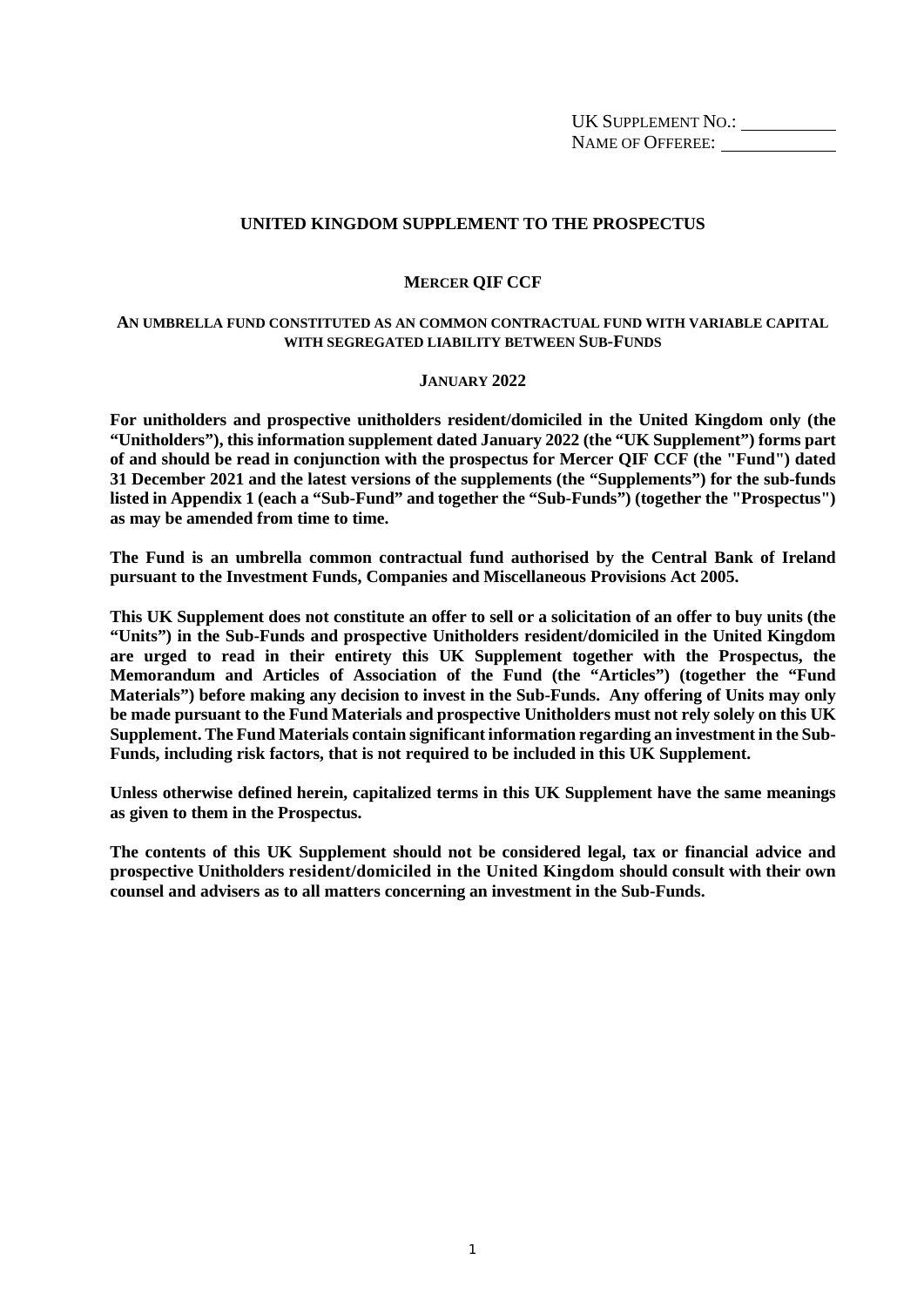# **RESTRICTIONS ON SALES FOR PROSPECTIVE UNITHOLDERS IN THE UNITED KINGDOM**

EACH OF THE SUB-FUNDS IS CONSIDERED TO BE AN ALTERNATIVE INVESTMENT FUND ("AIF") AND MERCER GLOBAL INVESTMENTS MANAGEMENT LIMITED HAS BEEN IDENTIFIED AS THE ALTERNATIVE INVESTMENT FUND MANAGER (THE "AIFM") OF THE SUB-FUNDS FOR THE PURPOSES OF THE ALTERNATIVE INVESTMENT FUND MANAGERS REGULATIONS 2013, AS AMENDED BY THE ALTERNATIVE INVESTMENT FUND MANAGERS (AMENDMENT ETC.) (EU EXIT) REGULATIONS 2019 ("UK AIFM REGULATIONS"). THE AIFM HAS QUALIFIED THE SUB-FUNDS FOR MARKETING UNDER THE UK AIFM REGULATIONS AND THE SUB-FUNDS MAY BE MARKETED IN THE UNITED KINGDOM TO PROSPECTIVE INVESTORS WHICH ARE DOMICILED OR HAVE A REGISTERED OFFICE IN THE UNITED KINGDOM ("UK PERSONS") AND WHO QUALIFY AS PROFESSIONAL INVESTORS. THIS PROSPECTUS IS NOT INTENDED FOR, SHOULD NOT BE RELIED ON BY AND SHOULD NOT BE CONSTRUED AS AN OFFER (OR ANY OTHER FORM OF MARKETING) TO ANY OTHER UK PERSONS. A PROFESSIONAL INVESTORS IS AN INVESTOR WHO IS CONSIDERED TO BE A PROFESSIONAL CLIENT WITHIN THE MEANING OF ARTICLE 2(1)(8) OF REGULATION (EU) 600/2014 ON MARKETS IN FINANCIAL INSTRUMENTS. FURTHER INFORMATION ON THE SUB-FUNDS' UK MARKETING REGISTRATION IS AVAILABLE FROM THE AIFM ON REQUEST.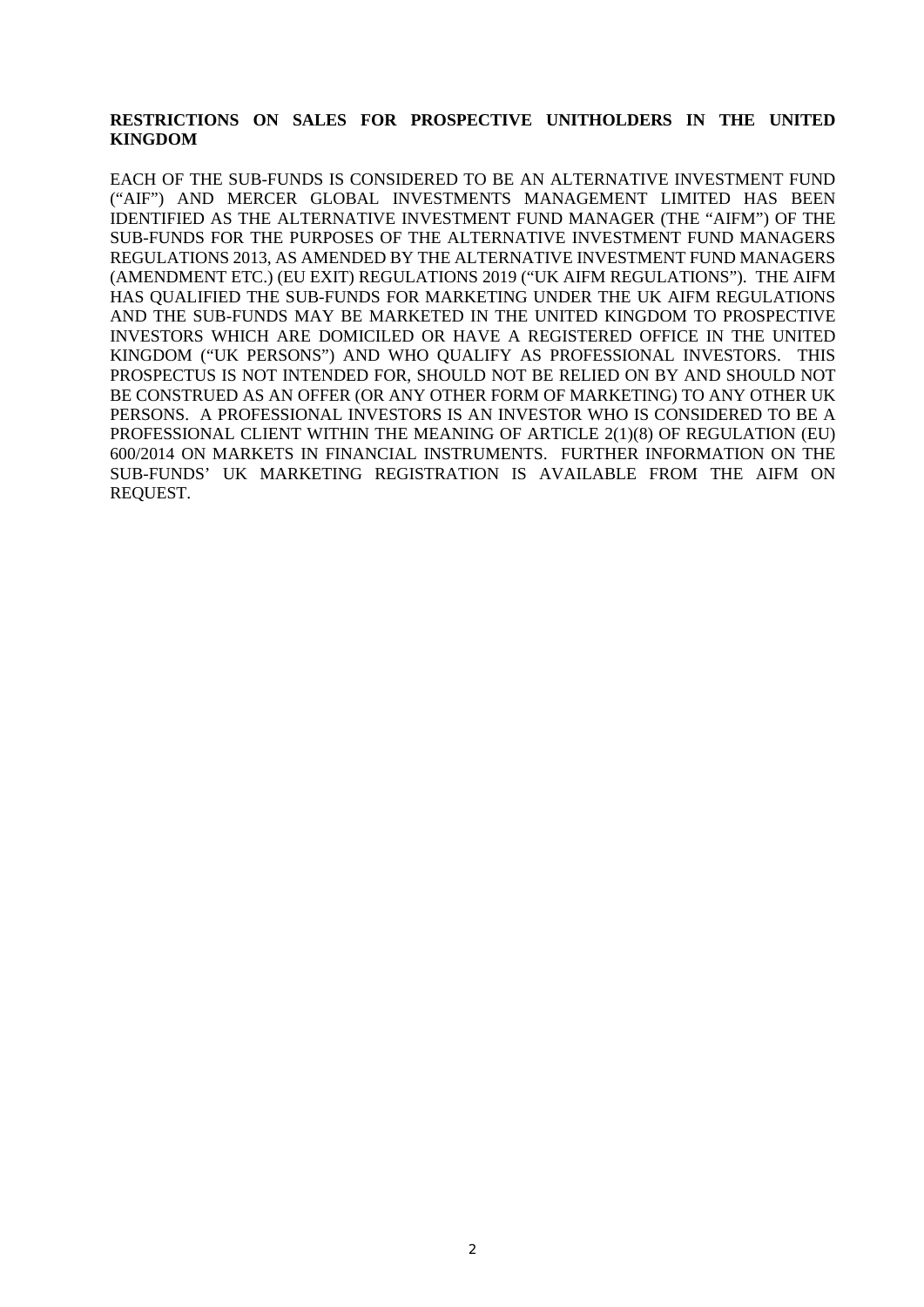# **1. LOCATION OF DISCLOSURES REQUIRED BY CHAPTER 3.2 OF INVESTMENT FUNDS SOURCEBOOK ISSUED BY THE FINANCIAL CONDUCT AUTHORITY UNDER THE FINANCIAL SERVICES AND MARKETS ACT 2000**

| <b>Section</b>                              | <b>Disclosure Item</b>                                                                                                                                                                                      | <b>Response</b>                                                                                                                                             |
|---------------------------------------------|-------------------------------------------------------------------------------------------------------------------------------------------------------------------------------------------------------------|-------------------------------------------------------------------------------------------------------------------------------------------------------------|
| 3.2.2 R<br>$(1)$ (a)                        | A description of the investment strategy<br>and objectives of the AIF.                                                                                                                                      | <b>Prospectus</b><br><b>Investment Objectives and Policies</b>                                                                                              |
|                                             |                                                                                                                                                                                                             | Supplement(s)<br>Investment Objective and Policies                                                                                                          |
| 3.2.2 R<br>$(1)$ $(b)$                      | If the AIF is a feeder AIF, information on<br>where the master AIF is established.                                                                                                                          | N/A                                                                                                                                                         |
| 3.2.2 R<br>$(1)$ (c)                        | If the AIF is a fund of funds, information<br>where the underlying funds<br>are<br>on<br>established.                                                                                                       | Supplement(s)<br>Investment Objective and Policies -<br><b>Investment Policy</b>                                                                            |
| 3.2.2 R<br>$(1)$ $(d)$                      | A description of the types of assets in<br>which the AIF may invest.                                                                                                                                        | <b>Prospectus</b><br><b>Investment Objectives and Policies</b>                                                                                              |
|                                             |                                                                                                                                                                                                             | Supplement(s)<br>Investment Objective and Policies                                                                                                          |
| 3.2.2 R<br>$(1)$ $(e)$                      | The investment techniques that the AIF,<br>or the AIFM on behalf of the AIF, may<br>employ and all associated risks.                                                                                        | <b>Prospectus</b><br><b>Investment Objectives and Policies</b><br>Special Considerations and Risk Factors<br>Appendix I - Efficient Portfolio<br>Management |
|                                             |                                                                                                                                                                                                             | Supplement(s)<br><b>Investment Objective and Policies</b><br>Special Considerations and Risk Factors                                                        |
| 3.2.2 R<br>$(1)$ (f)                        | Any applicable investment restrictions.                                                                                                                                                                     | <b>Prospectus</b><br>Appendix II - Investment Restrictions                                                                                                  |
| 3.2.2 R<br>$(1)$ $(g)$ $(h)$<br>$(i)$ $(j)$ | The circumstances in which the AIF may<br>use leverage; the types and sources of<br>leverage permitted and the associated<br>risks; any restrictions on the use of<br>leverage and any collateral and asset | <b>Prospectus</b><br>Special Considerations and Risk Factors<br><b>Borrowing Policy</b><br>Appendix II - Investment Restrictions                            |
|                                             | reuse arrangements; and the maximum<br>level of leverage which the AIFM is<br>entitled to employ on behalf of the AIF.                                                                                      | Supplement(s)<br>Investment Objective and Policies<br>Special Considerations and Risk Factors                                                               |
| 3.2.2 R $(2)$                               | A description of the procedures by which<br>the AIF may change its investment<br>strategy or investment policy, or both.                                                                                    | <b>Prospectus</b><br>Investment Objectives and Policies -<br>Changes in Investment Objective and<br>Policies                                                |
| 3.2.2 R $(3)$                               | description<br>of<br>the<br>A<br>main<br>legal<br>implications<br>of<br>the<br>contractual                                                                                                                  | <b>Prospectus</b><br><b>Important Information</b>                                                                                                           |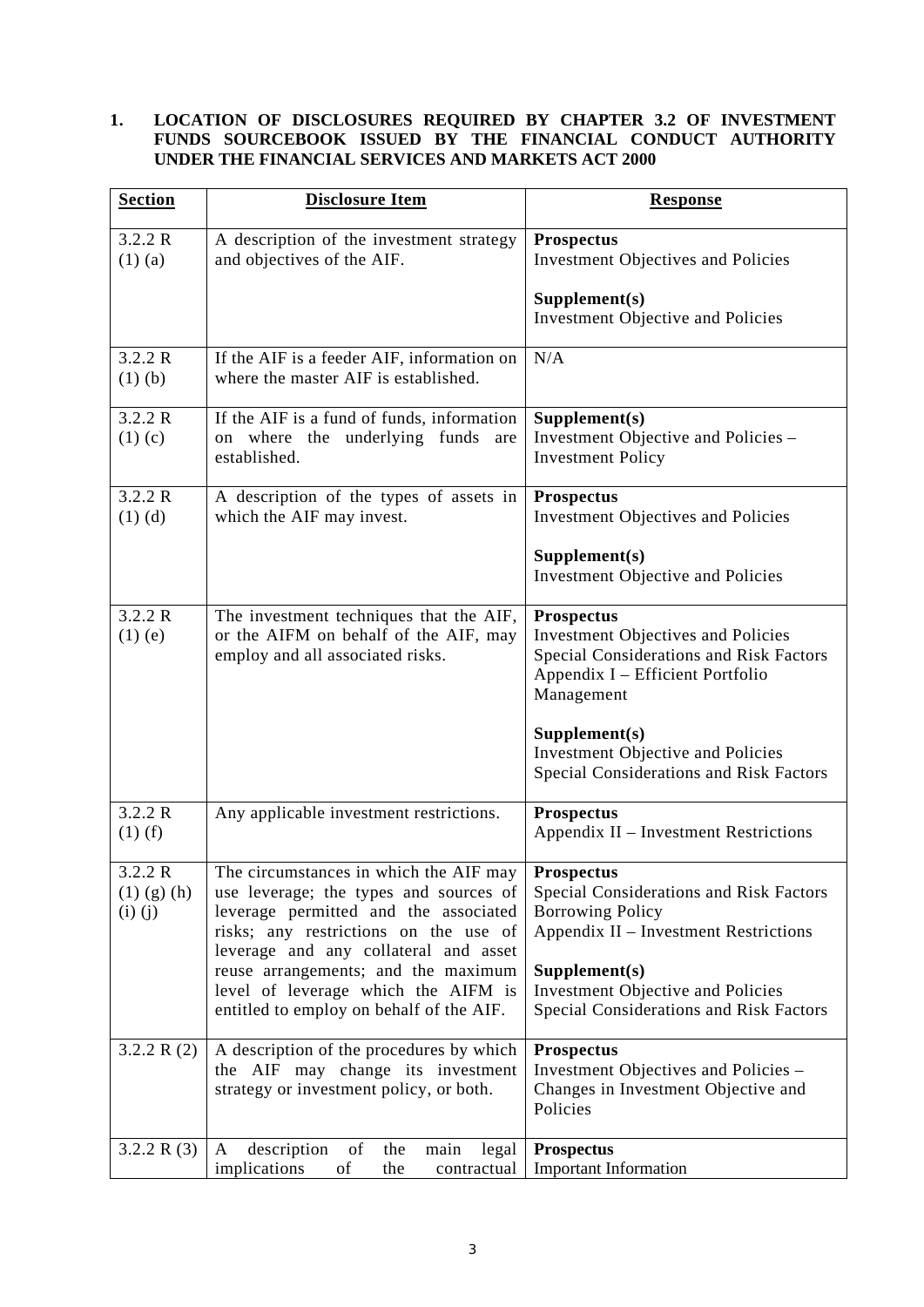| <b>Section</b> | <b>Disclosure Item</b>                                                                                                                                                                                                                                                                                  | <b>Response</b>                                                                                                                                                                                                                                                                                                                                                                                                                                                                                                                                                                                                                                                                                            |
|----------------|---------------------------------------------------------------------------------------------------------------------------------------------------------------------------------------------------------------------------------------------------------------------------------------------------------|------------------------------------------------------------------------------------------------------------------------------------------------------------------------------------------------------------------------------------------------------------------------------------------------------------------------------------------------------------------------------------------------------------------------------------------------------------------------------------------------------------------------------------------------------------------------------------------------------------------------------------------------------------------------------------------------------------|
|                | relationship entered into for the purpose<br>of investment, including information on<br>jurisdiction, the applicable law and the<br>absence of any legal<br>existence or<br>instruments providing for the recognition<br>and enforcement of judgments in the<br>territory where the AIF is established. | General – Unitholder Rights<br>General – Governing Law and Recognition<br>and Enforcement of Judgements in Ireland                                                                                                                                                                                                                                                                                                                                                                                                                                                                                                                                                                                         |
| 3.2.2 R $(4)$  | The identity of the AIFM, the AIF's<br>depositary, the auditor and any other<br>service providers and a description of<br>their duties and the investors' rights.                                                                                                                                       | <b>AIFM</b><br><b>Prospectus</b><br>Directory<br>The Fund - The Manager<br>Definitions<br><b>Investment Manager</b><br><b>Prospectus</b><br>Directory<br>The Fund – The Investment Manager and<br>Distributor<br>Definitions<br>Supplement(s)<br><b>Investment Manager and Sub-Investment</b><br>Managers<br><b>Investment Manager</b><br><b>Sub-Investment Managers</b><br><b>Prospectus</b><br>The Fund - The Sub-Investment<br>Managers<br>Supplement(s)<br><b>Investment Manager and Sub-Investment</b><br>Managers<br>Appendix - List of Sub-Investment<br>Managers<br>Depositary<br><b>Prospectus</b><br>Directory<br>The Fund - The Depositary<br>Definitions<br>Administrator<br><b>Prospectus</b> |
|                |                                                                                                                                                                                                                                                                                                         | Directory<br>The Fund - The Administrator<br>Definitions                                                                                                                                                                                                                                                                                                                                                                                                                                                                                                                                                                                                                                                   |
|                |                                                                                                                                                                                                                                                                                                         | Distributor<br><b>Prospectus</b><br>Directory<br>The Fund - The Investment Manager and<br>Distributor<br>Definitions                                                                                                                                                                                                                                                                                                                                                                                                                                                                                                                                                                                       |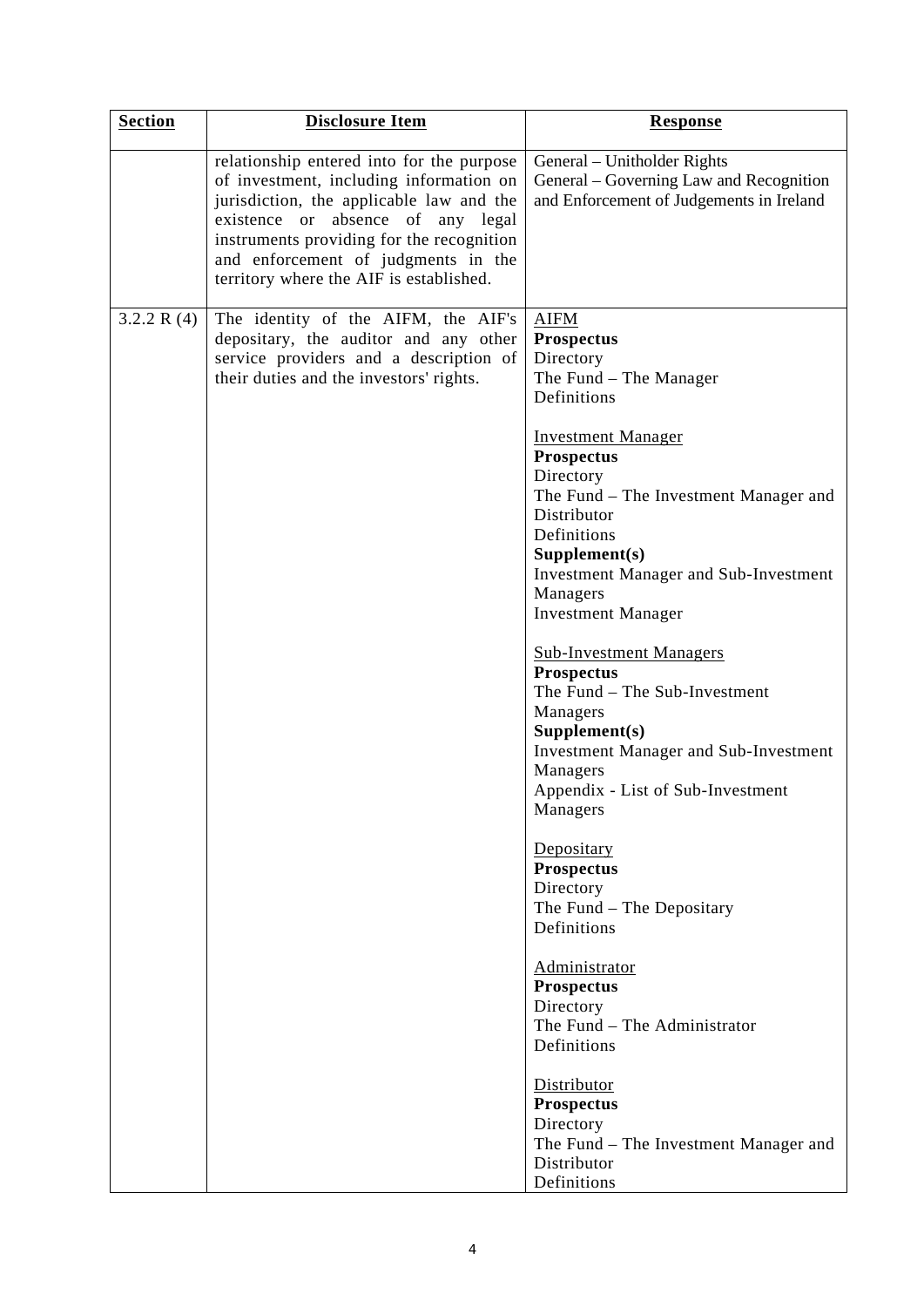| <b>Section</b>                         | <b>Disclosure Item</b>                                                                                                                                                                                                                                                                                | <b>Response</b>                                                                                                                                                                                                                                                                                                                                                                                                                                                                                                                                                                                                                                                                                                                                                                                                                                   |
|----------------------------------------|-------------------------------------------------------------------------------------------------------------------------------------------------------------------------------------------------------------------------------------------------------------------------------------------------------|---------------------------------------------------------------------------------------------------------------------------------------------------------------------------------------------------------------------------------------------------------------------------------------------------------------------------------------------------------------------------------------------------------------------------------------------------------------------------------------------------------------------------------------------------------------------------------------------------------------------------------------------------------------------------------------------------------------------------------------------------------------------------------------------------------------------------------------------------|
|                                        |                                                                                                                                                                                                                                                                                                       | <b>Auditors</b><br><b>Prospectus</b><br>Directory<br>Definitions<br><b>Paying Agents</b><br><b>Prospectus</b><br>The Fund – Paying Agents<br>The Investors' Rights<br><b>Prospectus</b><br>General – Rights Against Service<br>Providers                                                                                                                                                                                                                                                                                                                                                                                                                                                                                                                                                                                                          |
| 3.2.2 R $(5)$                          | A description of how the AIFM complies<br>with the requirements referred to in<br><b>IPRU-INV</b> 11.3.11G<br>(Professional<br>negligence) relating to professional<br>liability risk.                                                                                                                | The AIFM is a non-UK AIFM and<br>therefore is<br>subject<br>not<br>these<br>to<br>requirements.                                                                                                                                                                                                                                                                                                                                                                                                                                                                                                                                                                                                                                                                                                                                                   |
| 3.2.2 R(6)<br>$(a)$ $(b)$ $(c)$<br>(d) | A description of: any AIFM management<br>function delegated by the AIFM; any<br>safe-keeping function delegated by the<br>depositary; the identity of each delegate<br>appointed in accordance with FUND 3.10<br>(Delegation); and any conflicts of interest<br>that may arise from such delegations. | The AIFM is a non-UK AIFM<br>and<br>therefore<br>subject<br>the<br>is<br>not<br>to<br>requirements relation to the delegation of<br>management functions<br>The AIFM is a non-UK AIFM and the<br>Fund is a non-UK AIF therefore the<br>requirements<br>relation<br>the<br>in<br>to<br>appointment of depositaries do not apply.<br><b>Investment Manager</b><br><b>Prospectus</b><br>The Fund - The Investment Manager and<br>Distributor<br>Supplement(s)<br><b>Investment Manager and Sub-Investment</b><br>Managers<br><b>Investment Manager</b><br><b>Sub-Investment Managers</b><br><b>Prospectus</b><br>The Fund - The Sub-Investment<br>Managers<br>Supplement(s)<br><b>Investment Manager and Sub-Investment</b><br>Managers<br>Appendix - List of Sub-Investment<br>Managers<br>Depositary<br><b>Prospectus</b><br>The Fund - Depositary |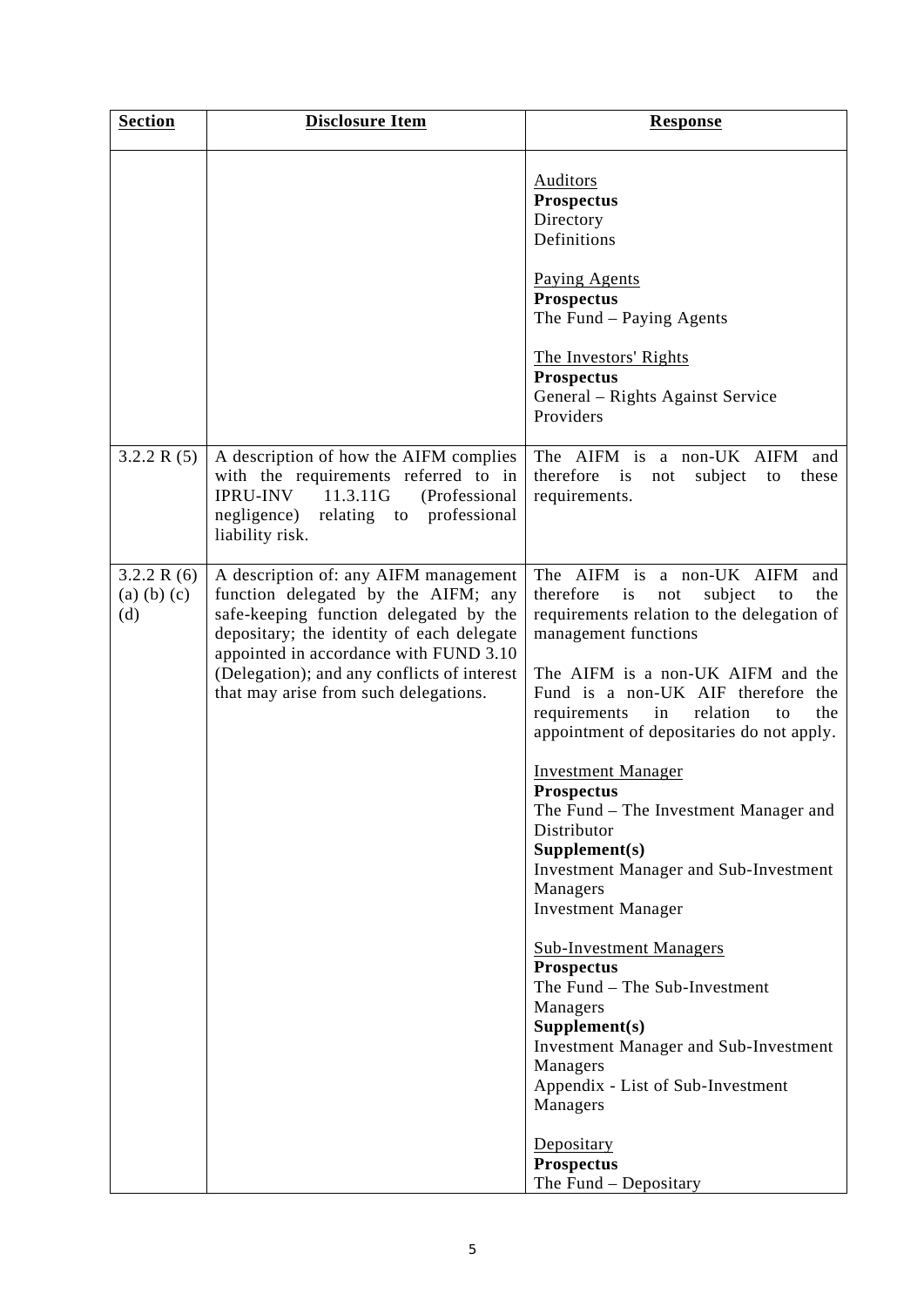| <b>Section</b>      | <b>Disclosure Item</b>                                                                                                                                                                                                                                                                                                                                                                        | <b>Response</b>                                                                                                                                          |
|---------------------|-----------------------------------------------------------------------------------------------------------------------------------------------------------------------------------------------------------------------------------------------------------------------------------------------------------------------------------------------------------------------------------------------|----------------------------------------------------------------------------------------------------------------------------------------------------------|
|                     |                                                                                                                                                                                                                                                                                                                                                                                               | <b>Conflicts of Interest</b><br><b>Prospectus</b><br>The Fund – Conflicts of Interest                                                                    |
| 3.2.2 R $(7)$       | A description of the AIF's valuation<br>procedure and of the pricing methodology<br>for valuing assets, including the methods<br>used in valuing any hard-to-value assets,<br>in line with FUND 3.9 (Valuation).                                                                                                                                                                              | <b>Prospectus</b><br>Determination of Net Asset Value<br>As a non-UK AIFM, the AIFM is not<br>subject to the requirements under FUND<br>3.9 (Valuation). |
| 3.2.2 R $(8)$       | A description of the AIF's liquidity risk<br>management, including the redemption<br>rights of investors in normal<br>and<br>exceptional circumstances,<br>the<br>and<br>existing redemption arrangements with<br>investors.                                                                                                                                                                  | <b>Prospectus</b><br>Investing in Units - Redeeming Units<br>General – Reports and Accounts<br>Supplement(s)<br>How to Redeem Units                      |
| 3.2.2 R $(9)$       | A description of all fees, charges and<br>expenses, and the maximum amounts<br>directly or indirectly borne by investors.                                                                                                                                                                                                                                                                     | <b>Prospectus</b><br>Fees and Expenses<br>Supplement(s)<br>Fees and Expenses                                                                             |
| 3.2.2 R<br>(10)(11) | A description of how the AIFM ensures a<br>fair treatment of investors; whenever an<br>investor obtains preferential treatment or<br>the right to obtain preferential treatment,<br>description<br>of:<br>that preferential<br>a<br>treatment; the type of investors who<br>obtain such preferential treatment; and<br>where relevant, their legal or economic<br>links with the AIF or AIFM. | <b>Prospectus</b><br>General - Fair Treatment of Investors                                                                                               |
| 3.2.2 R<br>(12)     | The procedure and conditions for the<br>issue and sale of units or shares.                                                                                                                                                                                                                                                                                                                    | <b>Prospectus</b><br>Investing in Units<br>Supplement(s)<br>How to Buy Units                                                                             |
| 3.2.2 R<br>(13)     | The latest net asset value of the AIF or the<br>latest market price of the unit or share of<br>with FUND<br>the AIF, in<br>line<br>3.9<br>(Valuation).                                                                                                                                                                                                                                        | <b>Prospectus</b><br>Determination of Net Asset Value<br>As a non-UK AIFM, the AIFM is not<br>subject to the requirements under FUND<br>3.9 (Valuation). |
| 3.2.2 R<br>(14)     | The latest annual report, in line with<br>FUND 3.3 (Annual report of an AIF).                                                                                                                                                                                                                                                                                                                 | <b>Prospectus</b><br>General - Reports and Accounts                                                                                                      |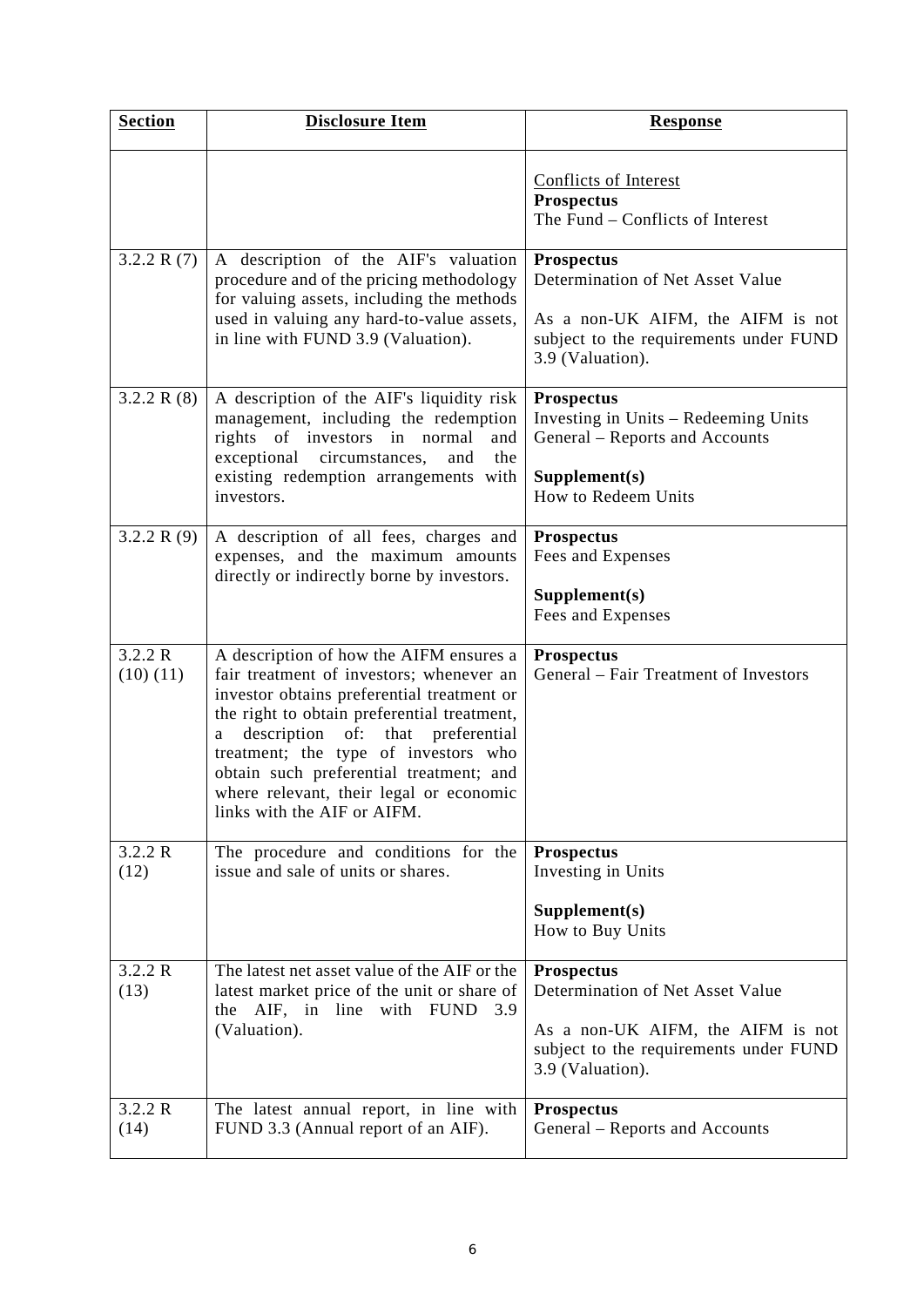| <b>Section</b>                             | <b>Disclosure Item</b>                                                                                                                                                                                                                                                                                                                                                                                                  | Response                                                                                                                                             |
|--------------------------------------------|-------------------------------------------------------------------------------------------------------------------------------------------------------------------------------------------------------------------------------------------------------------------------------------------------------------------------------------------------------------------------------------------------------------------------|------------------------------------------------------------------------------------------------------------------------------------------------------|
| 3.2.2 R<br>(15)                            | historical<br>available,<br>Where<br>the<br>performance of the AIF.                                                                                                                                                                                                                                                                                                                                                     | <b>Prospectus</b><br>Investing in Units                                                                                                              |
| 3.2.2 R<br>$(16)$ (a)<br>$(b)$ $(c)$ $(d)$ | The identity of the prime brokerage firm;<br>description of any<br>material<br>a<br>arrangements of the AIF with its prime<br>brokerage firm and the way any conflicts<br>of interest are managed; the provision in<br>the contract with the depositary on the<br>possibility of transfer and reuse of AIF<br>assets; and information about any transfer<br>of liability to the prime brokerage firm<br>that may exist. | As the AIFM is a non-UK AIFM and the<br>Fund is a non-UK AIF, the requirements<br>in relation to the appointment<br>of<br>depositaries do not apply. |
| 3.2.2 R<br>(17)                            | A description of how and when the<br>information required under FUND 3.2.5 R<br>and FUND 3.2.6 R will be disclosed.                                                                                                                                                                                                                                                                                                     | <b>Prospectus</b><br>General – Reports and Accounts                                                                                                  |